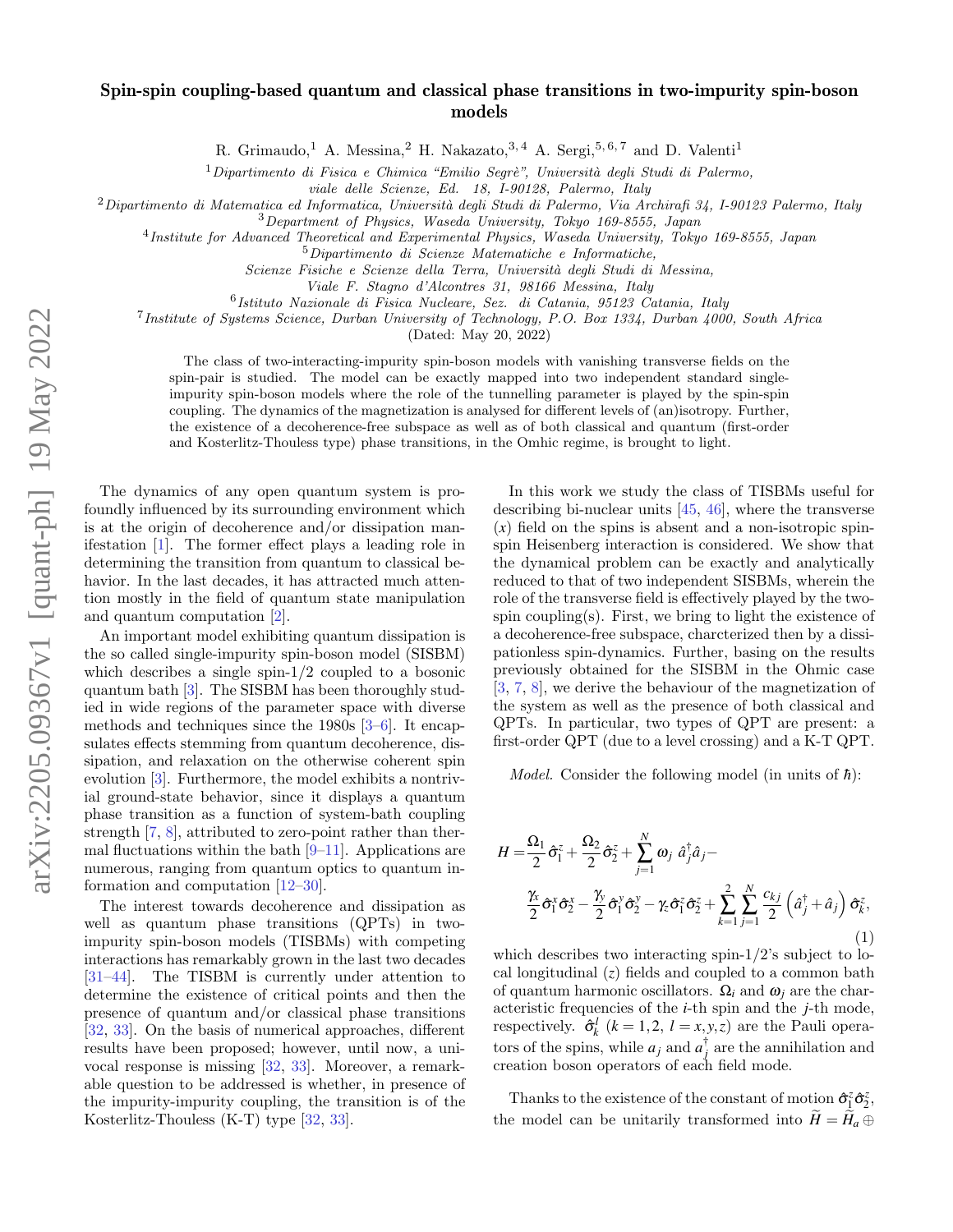$\widetilde{H}_b$ , with

$$
\widetilde{H}_{a/b} = \frac{\Omega_{a/b}}{2} \hat{\sigma}_{a/b}^{z} - \frac{\gamma_{a/b}}{2} \hat{\sigma}_{a/b}^{x} \mp \gamma_{z} \hat{\mathbb{1}}_{a/b} +
$$
\n
$$
\sum_{j=1}^{N} \omega_{j} \hat{a}_{j}^{\dagger} \hat{a}_{j} + \sum_{j=1}^{N} \frac{c_{j}^{a/b}}{2} \left( \hat{a}_{j}^{\dagger} + \hat{a}_{j} \right) \hat{\sigma}_{a/b}^{z},
$$
\n(2)

where  $\Omega_{a/b} = \Omega_1 \pm \Omega_2$ ,  $\gamma_{b/a} = \gamma_x \pm \gamma_y$ , and  $c_j^{a/b} = c_{1j} \pm c_{2j}$ .  $H_a$  and  $H_b$  are effective Hamiltonians governing the dynamics of the two-spin-boson system (TSBS) within each dynamically invariant subspace.

The two independent subdynamics are equivalent to two effective SISBMs: I) the coupling between the two true spins provides the effective transverse magnetic field  $(\gamma_a \text{ and } \gamma_b)$ ; II) the longitudinal field results from precise combinations  $(\Omega_a \text{ and } \Omega_b)$  of the two fields applied to the actual spin- $1/2$ 's; III) the coupling with the quantum oscillator bath is mediated by appropriate combinations  $(c_j^a)$ and  $c_j^b$  of the coupling parameters of the two spin-1/2's with each boson mode. Therefore, all the results obtained for the SISBM can be applied to each subdynamics and exploited to get information about the TSBS dynamics.

Decoherence-Free Subspace. If  $c_j^b = 0$  the subspace *b* is a decoherence-free subspace. It means that, although the actual spins interact with the bath, they experience a dissipationless dynamics within such a subspace as if the bath were absent. Therefore, the initial or produced entanglement between the spins would not degrade, despite the presence of the spin-bath coupling term.

This circumstance is of remarkable importance in quantum computation, where controlling the dissipative spin-spin-boson dynamics in nonequilibrium conditions, e.g., in the presence of time-dependent external fields, is crucial [\[39,](#page-5-3) [43\]](#page-5-4). We emphasize that the analytical treatment employed to unitary transform the TISBM is not affected by any time-dependence of the Hamiltonian parameters.In this way, appropriate time variations of the local fields and/or the coupling parameters can be engineered in order to generate unperturbed quantum gates acting on the two spins.

Conditions. Consider the bath in a thermal state and the two-spin system prepared in the state  $\rho(0)$  =  $|++\rangle\langle++|$ , which is mapped to the single-spin state  $\rho_a(0) = |+\rangle_a|+|$ . In this instance, the dynamics is entirely restricted to the subspace *a* (spanned by  $\{ |++\rangle, |--\rangle \}$ ) and the mean value of the total magnetization  $\langle \hat{\Sigma}^z \rangle \equiv$  $\langle \hat{\sigma}_1^z \rangle + \langle \hat{\sigma}_2^z \rangle$ , as well as the mean value of the single magnetizations of the two spins, can be easily obtained from  $\langle \hat{\sigma}^z_a \rangle$ :

$$
\operatorname{Tr}\{\hat{\rho}_a(t)\hat{\sigma}_a^z\} = \langle \hat{\sigma}_a^z \rangle = \langle \hat{\sigma}_1^z \rangle = \langle \hat{\sigma}_2^z \rangle = \frac{\langle \hat{\Sigma}^z \rangle}{2}.
$$
 (3)

In the asymptotic low-temperature limit the bath spectral density function  $J(\boldsymbol{\omega}) = \pi \sum_j (c_j^a)^2 \delta(\boldsymbol{\omega} - \boldsymbol{\omega}_j)$  is determined by the low-energy part of the spectrum and its standard parametrization is

$$
J(\omega) = 2\pi \alpha \omega_c^{1-s} \omega^s, \qquad 0 < \omega < \omega_c, \quad s > -1,\qquad (4)
$$

where  $\omega_c$  is a cut-off frequency and  $\alpha$  is the dimensionless parameter accounting for the dissipation strength [\[3\]](#page-4-2). The spectral exponent *s* defines three regimes: Ohmic  $(s = 1)$ , sub-Ohmic  $(s < 1)$  and super-Ohmic  $(s > 1)$ .

*Ohmic Regime.* The ohmic case  $(s = 1)$  presents a large variety of different behaviours depending on the region of the parameter space taken into account [\[3\]](#page-4-2). First, consider the case  $\Omega_1 = \Omega_2 = 0$ . We underline that all the fol-lowing results are valid under two conditions [\[3\]](#page-4-2): 1)  $\Omega_{a/b}$ ,  $\gamma_{b/a}$  and  $k_B T$  are small compared to the bath cut-off frequency  $\omega_c$ ; 2) the 'interesting' times are large compared to  $\omega_c^{-1}$  [\[3\]](#page-4-2).

For  $\alpha = 1/2$  the two-spin magnetization reads [\[3\]](#page-4-2)

<span id="page-1-1"></span>
$$
\langle \hat{\Sigma}^{z}(t) \rangle = 2 \exp \left\{-\frac{\pi}{2} \frac{\gamma_a^2}{\omega_c} t \right\}.
$$
 (5)

This result is valid at all temperatures  $(T = 0 \text{ and } T \neq 0)$ compatible with the condition  $k_B T \ll \omega_c$  [\[3\]](#page-4-2). The exponential decaying rate of the two-spin probability depends on the ratio  $\gamma_a^2/\omega_c$ , meaning that the characteristic timescale of the system is determined by the spin-spin coupling parameter. Precisely, it depends on the difference  $\gamma_x - \gamma_y$ , so that: i) in case of isotropy ( $\gamma_x = \gamma_y$ ) the system tends to remain in its initial state; ii) a slight difference between the two coupling parameters, instead, causes an exponential decay of the magnetization(s) towards the equilibrium value.

For  $\alpha < 1 \ (\neq 1/2)$  two cases can be considered:  $k_B T \gtrsim$  $\widetilde{\gamma}_a$  and  $k_B T \leq \widetilde{\gamma}_a$ , with [\[3\]](#page-4-2)

<span id="page-1-0"></span>
$$
\widetilde{\gamma}_a = \gamma_a \left(\frac{\gamma_a}{\omega_c}\right)^{\alpha/1-\alpha}.\tag{6}
$$

In the first case the magnetization results to be [\[3\]](#page-4-2)

$$
\langle \hat{\Sigma}^z(t) \rangle = 2 \exp\{-t/\tau\},\tag{7a}
$$

$$
\tau^{-1} = \frac{\sqrt{\pi}}{2} \frac{\Gamma(\alpha)}{\Gamma(\alpha + 1/2)} \frac{\gamma_a^2}{\omega_c} \left(\frac{\pi k_B T}{\omega_c}\right)^{2\alpha - 1}, \qquad (7b)
$$

where  $\Gamma$  is the gamma function. The previous expression describes an exponential relaxation with a rate  $\propto T^{2\alpha-1}$ . In the second case: i) if  $1/2 < \alpha < 1$  the time behavior is most likely an incoherent relaxation with an  $\alpha$ dependent rate of order  $\widetilde{\gamma}_a^{-1}$ ; ii) if  $0 < \alpha < 1/2$  the system exhibits demand incoherent evaluations [2]. These reexhibits damped incoherent oscillations [\[3\]](#page-4-2). These results show that, depending on the ratio of the spin-spin energy coupling to the thermal energy, different dynamics arise. Therefore, the spin-spin interaction, besides the decaying rate, sets the limit temperature dividing the two dynamical regions. Physical systems characterized by different couplings exhibit thus a different critical temperature and/or different behaviours at the same temperature. Three scenarios can be considered. In nuclear magnetic resonance, the spin-spin coupling typically ranges from 10 Hz to 300 Hz, depending on the molecule [\[47\]](#page-5-5). For microwave-driven trapped ions the interaction strength can reach the kHz range [\[48\]](#page-5-6). Rydberg atoms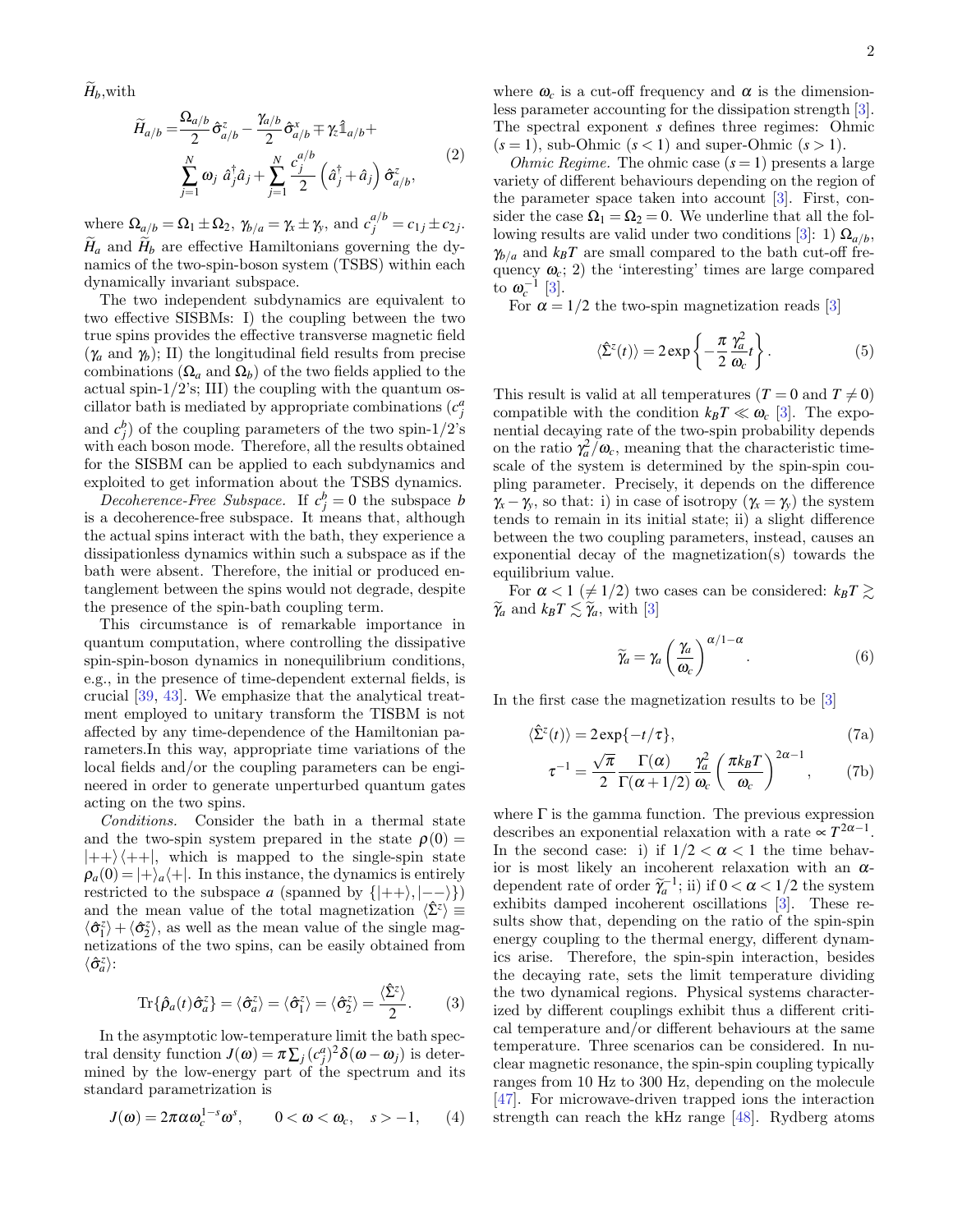and ions, due to the huge electric-dipole moments of the Rydberg states, are characterized by an effective spinspin coupling which can reach a few MHz [\[49,](#page-5-7) [50\]](#page-5-8). In the three cases the critical temperature  $T_c = \tilde{\gamma}_a / k_B$  separating the two dynamical regimes results  $T_c \approx 0.1-1 \; nK$ ,  $T_c \approx 10 \text{ nK}$ ,  $T_c \approx 10 \text{ \mu K}$ , respectively.

When  $\alpha > 1$ : i) if  $T \neq 0$ , the two-spin dynamics consists in the same exponential relaxation written in Eq. [\(7\)](#page-1-0), characterized by a rate  $\propto T^{2\alpha-1}$  [\[3\]](#page-4-2); ii) for  $T=0$ , instead, the two-spin system experiences the localization regime, that is, it is frozen in its initial condition [\[3\]](#page-4-2).

It is worth noticing that all the previous dynamical behaviours rely only on internal parameter characterizing the physical system: the spin-spin coupling, the spin(s)bath coupling and the bath cut-off frequency. This aspect suggests a sort of self-organization of the system and an auto-determination of the system dynamics.

An appropriate non-vanishing bias  $(\Omega_a \ll \omega_c)$ , large compared to the renormalized tunneling frequency  $(\Omega \gg$  $\widetilde{\gamma}_a$ , makes the system to relax from the upper to the lower state, even at zero temperature [\[3\]](#page-4-2). Thus, the physical effect of a sufficient bias is that to suppress the coherent oscillations shown, in some cases, by the unbiased system.

Mixing Subspaces. All the previous results can be even applied on the subdynamics *b*, with  $|+-\rangle$  as initial state of the two spins and  $\Omega_a$  and  $\gamma_a$  replaced with  $\Omega_b$  and  $\gamma_b$ , respectively. Of course, the Hamiltonian parameters are constrained to fulfill  $\gamma_b \ll \omega_c$  and  $\Omega_a \ll \omega_c$ . In this case net magnetization vanishes,  $\langle \hat{\Sigma}^z \rangle = 0$ , since  $\langle \hat{\sigma}_1^z \rangle = -\langle \hat{\sigma}_2^z \rangle$ .

If we consider the initial condition  $(|++\rangle + |+-\rangle)/\sqrt{2}$ , both subspaces are involved. In this circumstance, we have to indipendently solve the dynamics in each subspace and 'merge' the results. It must be taken into

<span id="page-2-0"></span>

Figure 1: Time behaviour of both the single-spin and the net magnetizations for  $s = 1$ ,  $\alpha_a = 1/2$ , and three levels of isotropy: (a) minimum, (b) intermediate, (c) √ maximum. The two spins start from  $(|++\rangle + |+-\rangle)/\sqrt{2}$ , while the bath from the thermal state.

The time behaviour of the net magnetization  $\langle \hat{\Sigma}^z \rangle$  is determined by the time evolution in the subspace *a* since no contribution stems from the subspace *b*. Therefore, this time, the value of the magnetization is half times that obtained when the system is initially prepared in  $|++\rangle$  [Eq. [\(5\)](#page-1-1)].

Rather, a relevant difference is found for  $\langle \hat{\sigma}_1^z \rangle$  and  $\langle \hat{\sigma}_2^z \rangle$ . Previously indeed we had  $\langle \hat{\sigma}_1^z \rangle = \langle \hat{\sigma}_2^z \rangle = \langle \hat{\sigma}_a^z \rangle$  (Eq. [\(5\)](#page-1-1)). Now, the time-behaviour of each spin magnetization reads

$$
\langle \hat{\sigma}_{1,2}^z \rangle = \frac{\langle \hat{\sigma}_a^z \rangle \pm \langle \hat{\sigma}_b^z \rangle}{2} = \frac{e^{-\frac{\pi}{2} \frac{\gamma_a^2}{\omega_c} t} \pm \cos(\gamma_b t)}{2}.
$$
 (8)

The cosin-term stems from the exact solution of the deterministic dynamics in the subspace *b*.

From Figs.  $1(a)$  $1(a)$  and  $1(b)$  we see that the level of anisotropy influences both the frequency of the singlespin oscillations and the decaying rate of the net magnetization. In case of isotropy  $(\gamma_x = \gamma_y)$ , instead, the two spins exhibit dissipationless oscillations and the net magnetization is constant. This circumstance is related to the vanishing value of  $\gamma_a$  which rules the exponential relaxation (playing the role of the effective transverse field in the subdynamics *a*). Therefore, by studying both the oscillation frequency of each spin magnetization and the exponential decaying rate of the net magnetization, the coupling parameters  $\gamma_x$  and  $\gamma_y$  and then the level of (an)isotropy of the two-spin system can be estimated.

QPT. Depending on the parameter-space region, the ground state (GS) of the two-spin system belongs to either the *a* or *b* space and coincides with the GS of the fictitious spin-qubit *a* or *b*. In this way, we can write the two possible GSs and the related ground energies of the TISBM on the basis of the expressions obtained for the SISBM. The ansatz proposed in Ref. [\[8\]](#page-4-5) provides, in the Omhic case, a good approximation of both the GS and the ground energy of the SISBM. Basing on these results, the GS of the TISBM, in the Omhic regime, results to have one of the following forms

$$
|GS\rangle_a = A_a \left[ |++\rangle \prod_k |0_k^+\rangle \right] + B_a \left[ |--\rangle \prod_k |0_k^-\rangle \right], \quad (9a)
$$

$$
|GS\rangle_b = A_b \left[ |+-\rangle \prod_k |0_k^+\rangle \right] + B_b \left[ |-+\rangle \prod_k |0_k^-\rangle \right], \quad (9b)
$$

where  $|0_k^{\pm}\rangle = D(\beta_k^{\pm})|0\rangle$  [\[8\]](#page-4-5);  $|0\rangle$  stands for the GS of the  $\text{quantum} \ \ \text{oscillator} \ \ \text{bath}, \ \ D(\beta_k) = \exp\{\beta_k(\hat{a}_k^\dagger - \hat{a}_k)\} \ \ (\beta_k)$ real) are the bosonic displacement operators, and with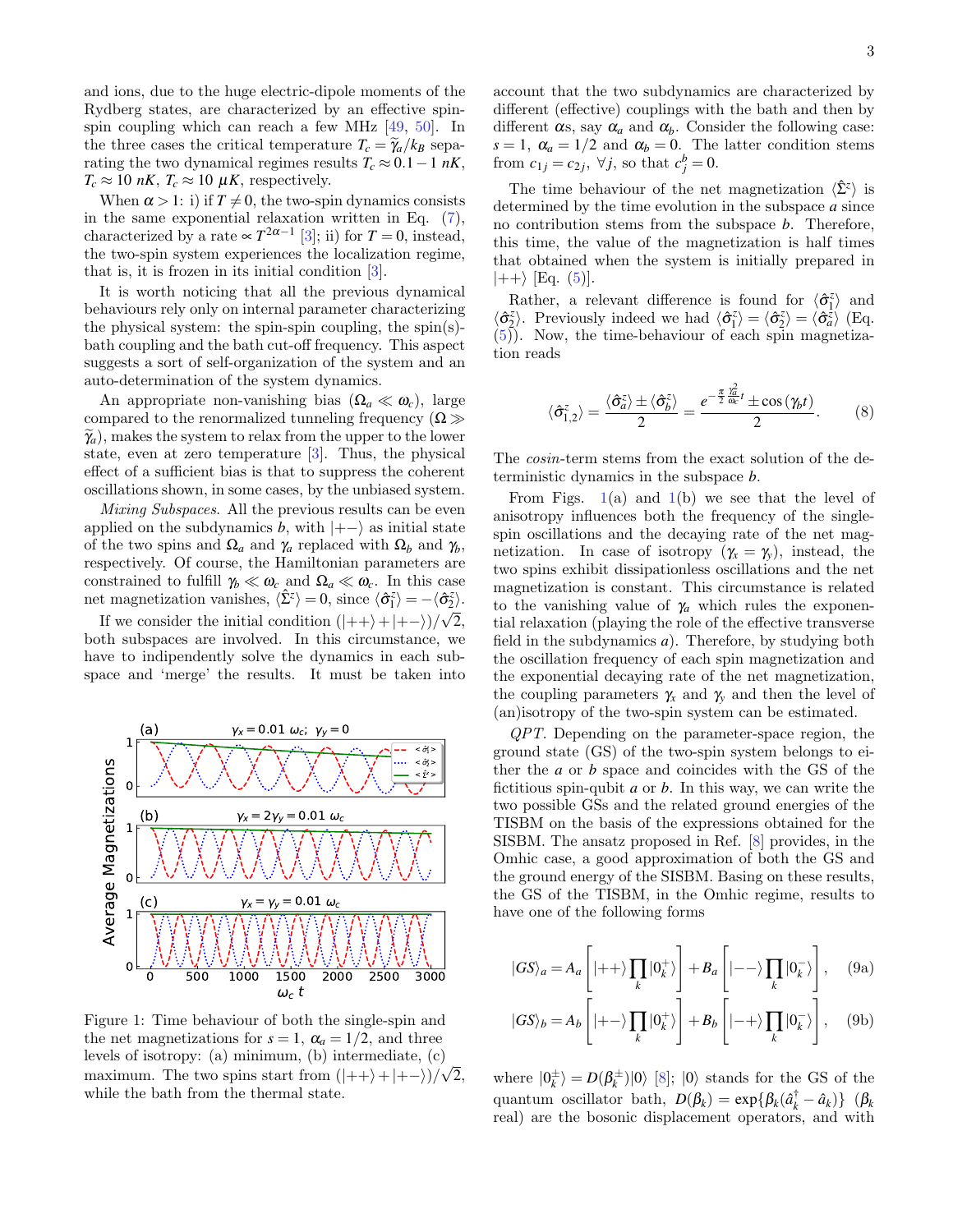<span id="page-3-0"></span>

Figure 2: Dependence of  $\Lambda = \lambda_0^a - \lambda_0^b$  on  $\alpha = \alpha_a = \alpha_b/k$ . The black horizontal line represents  $\Lambda = 0$ .

$$
A_{a/b} = -\frac{(1 + R_{a/b})\Omega_{a/b} - \eta_{a/b}}{\mathcal{N}_{a/b}}, \qquad B_{a/b} = \frac{\gamma'_{a/b}}{\mathcal{N}_{a/b}}, \quad (10a)
$$

$$
R_{a/b} = \frac{2\alpha_{a/b}\omega_c}{\chi_{a/b} + \omega_c}, \qquad \chi_{a/b} = \sqrt{(\gamma'_{a/b})^2 + \Omega_{a/b}^2}, \qquad (10b)
$$

$$
\eta_{a/b} = \sqrt{(\gamma'_{a/b})^2 + \Omega_{a/b}^2 (1 + R_{a/b})^2},
$$
\n(10c)

$$
\gamma'_{a/b} = \gamma_{a/b} \left( \frac{\chi_{a/b}}{\chi_{a/b} + \omega_c} \right)^{\alpha_{a/b}} \exp{\{\alpha_{a/b} \omega_c / (\chi_{a/b} + \omega_c)\}},
$$
\n(10d)

 $N_{a/b}$  being the normalization factors. The self-consistent equation for  $\gamma'_{b/a}$ , in the scaling limit  $\chi_{a/b}/\omega_c \to 0$ , reads

$$
\gamma'_{a/b} = \left(\frac{\gamma_{a/b}e^{\alpha_{a/b}}}{\omega_c^{\alpha_{a/b}}}\right)^{1/1-\alpha_{a/b}}, \qquad \Omega_{a/b} \ll T_K^{a/b}, \qquad (11a)
$$

$$
\gamma'_{a/b} = \gamma_{a/b} \left(\frac{\Omega_{a/b}}{\omega_c}\right)^{\alpha_{a/b}}, \qquad \Omega_{a/b} \gg T_K^{a/b}, \qquad (11b)
$$

where  $T_K^{a/b} = \gamma_{a/b} (\gamma_{a/b}/D)^{\alpha_{a/b}/1-\alpha_{a/b}}$  is the Kondo energy which scales the energies of the system, with *D* being a cutoff introduced to regularize the integral for the ground-state energy [\[7,](#page-4-4) [8\]](#page-4-5). We underline that, in our case, the scaling Kondo energy strictly depends on the spin-spin interaction strength.

The related energies can be cast as follows

$$
\lambda_0^{a/b} = \frac{1}{2} \left( \frac{\alpha_{a/b} \omega_c (\Omega_{a/b}^2 - \chi_{a/b} \omega_c)}{\chi_{a/b} (\chi_{a/b} + \omega_c)} - \eta_{a/b} \right). \tag{12}
$$

Therefore the spectrum of the TISBM is constituted by two sets of eigenvalues, each of which is the spectrum of the related effective SISBM.

Since the latter does not present level crossing, by studying the difference  $\Lambda \equiv \lambda_0^a - \lambda_0^b$  the subspace where the GS of the TSBS is placed can be deduced. In Fig. [2\(](#page-3-0)a) the dependence of  $\Lambda$  on  $\alpha = \alpha_a = \alpha_b/k$  for different values of the parameter  $k \equiv \alpha_b/\alpha_a$  is shown. The

 $\alpha$ -dependent straight lines emerge by considering the expression of  $\Lambda$  in the limits  $\Omega_{a/b} \to 0$  and  $\gamma_{a/b} \ll \omega_c$ , which becomes

<span id="page-3-1"></span>
$$
\Lambda \approx \frac{(k-1)\omega_c \alpha + [\gamma'_b(\alpha) - \gamma'_a(\alpha)]}{2}.
$$
 (13)

The presence of a QPT at  $\alpha_c \in [0.01, 0.05]$  is clearly visible, as well as the dependence of the critical point  $(\alpha_c)$  on *k*. The GS of the TSBS is then placed in the *b* (*a*) space for  $\alpha < \alpha_c$  ( $\alpha > \alpha_c$ ). The critical value  $\alpha_c$ , for which such a QPT occurs, is sensitive to the Hamiltonian param-eters, as shown in Fig. [2\(](#page-3-0)b), where  $\alpha_c \in [0.001, 0.005]$ . This circumstance can be traced back to the different value taken on in the two cases by the intercept of the straight lines in Eq. [\(13\)](#page-3-1), which is  $(\gamma_b - \gamma_a)/2 = \gamma_v$ , with the slope remaining unchanged. In the isotropic case  $\gamma_{\rm x} = \gamma_{\rm y}$  ( $\gamma_a = 0$ ), the QPT is still present since the intercept is  $\gamma_b/2$ .

In the QPT the spin-pair moves from the vanishing (*b*) to the non-vanishing (*a*) magnetization subspace. In this way, the total magnetization plays the role of the order parameter. It jumps from zero to a constant value, which can be derived on the basis of the result obtained for the SISBM, namely [\[7,](#page-4-4) [8\]](#page-4-5):

<span id="page-3-2"></span>
$$
\langle \hat{\Sigma}^z \rangle = -C_z(\alpha) \frac{\Omega_a}{T_K^a}, \qquad \Omega_a \ll T_K^a, \qquad (14a)
$$

$$
C_z(\alpha) = \frac{4e^{\frac{\beta}{2(1-\alpha)}}}{\sqrt{\pi}} \frac{\Gamma[1+1/(2-2\alpha)]}{\Gamma[1+\alpha/(2-2\alpha)]},
$$
 (14b)

$$
\beta = \alpha \ln(\alpha) + (1 - \alpha) \ln(1 - \alpha). \tag{14c}
$$

The transition can be then classified as a first-order QPT [\[9\]](#page-4-6).

When  $\Omega_1, \Omega_2 \gg \gamma_x, \gamma_y$  as in Fig. [2\(](#page-3-0)d), no QPT occurs: the GS of the TSBS is  $|GS\rangle_a$  and the net magnetization expression is equal to Eq. [\(14\)](#page-3-2). This is due to the fact that, in this case,  $\Lambda$  can be approximated as in Eq. [\(13\)](#page-3-1), but this time the intercept takes on the negative value  $-\Omega_2$ . For homogeneous magnetic fields,  $\Omega_1 = \Omega_2$  $(\Omega_b = 0)$ , the QPT is still absent since the intercept reads  $-\Omega_a/2$ .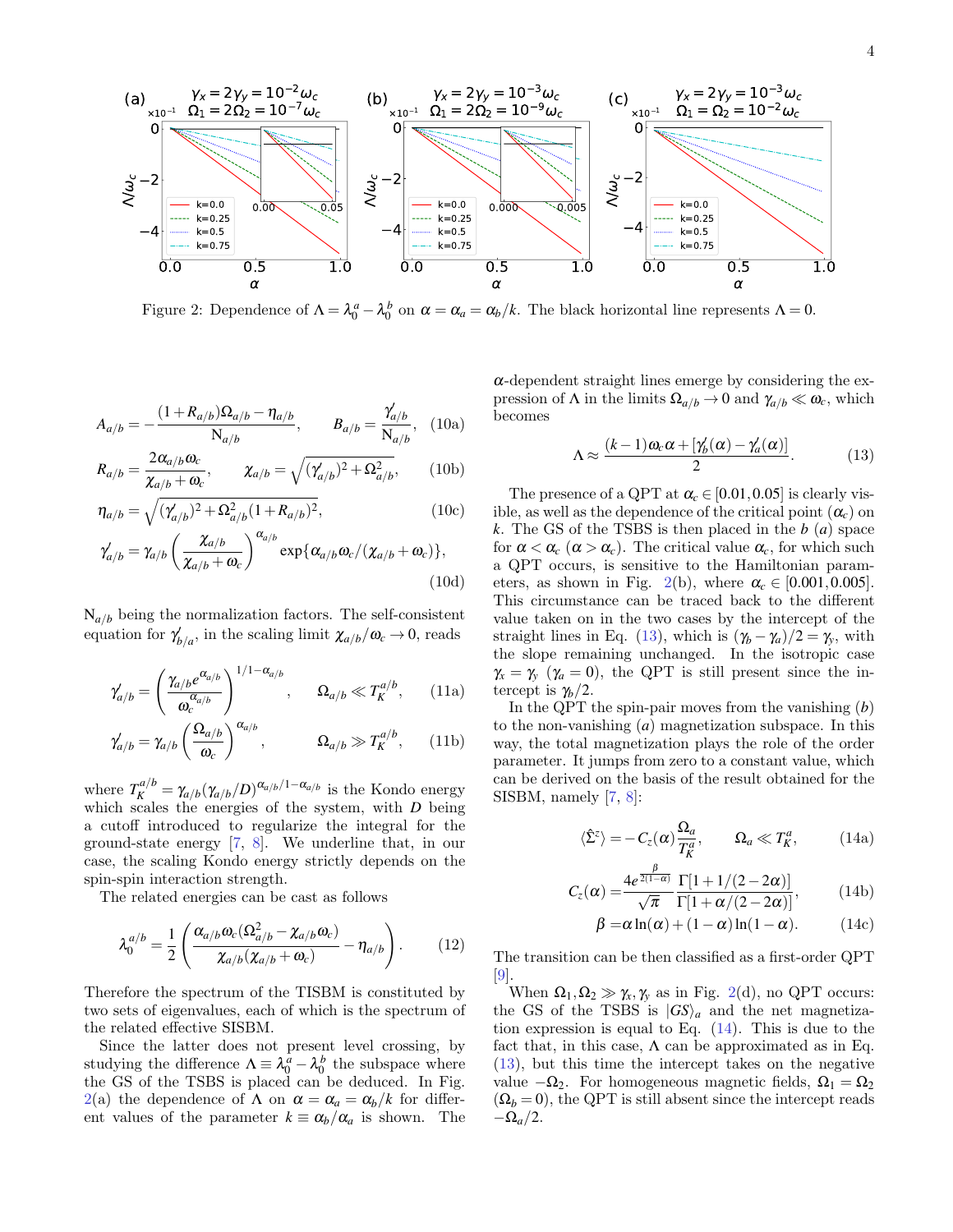In the limit  $\Omega_1, \Omega_2 \to 0$ ,  $\alpha = 1$  is another critical point. For the SISBM in the Ohmic case, by mapping the model onto the anisotropic Kondo model with bosonization techniques, it has been proved that the K-T transition is present at  $\alpha = 1$  (in the scaling limit and for vanishing *z*-magnetic field) [\[3\]](#page-4-2). This critical value of  $\alpha$ separates a localized phase at  $\alpha > 1$  (the spin is in  $|+\rangle$ ) or  $|-\rangle$ ), characterized by a renormalized vanishing tunnel splitting, from a delocalized phase at  $\alpha < 1$  with an effective non-vanishing tunnel energy [\[3\]](#page-4-2). Therefore, basing on our approach, we can claim that at  $\alpha = 1$  the TSBS undergoes a quantum phase transition of the K-T type, with a consequent localization of the two spins in the state  $|++\rangle$  or  $|--\rangle$  (the fictitious spin-1/2 *a* localizes in  $|+\rangle_a$  or  $|-\rangle_a$ ). In our case, the tunneling parameter which renormalizes to 0 for  $\alpha > 1$ , causing the localization phenomenon, consists in the spin-spin coupling. We point out that, with respect to the previous works [\[31\]](#page-4-10),

- <span id="page-4-0"></span>[1] H.-P. Breuer and F. Petruccione, The theory of open quantum systems (Oxford University Press on Demand, 2002).
- <span id="page-4-1"></span>[2] M. A. Nielsen and I. L. Chuang, [Quantum Computation and Quantum Information](http://dx.doi.org/10.1017/CBO9780511976667) (Cambridge University Press, 2010).
- <span id="page-4-2"></span>[3] A. J. Leggett, S. Chakravarty, A. T. Dorsey, M. P. A. Fisher, A. Garg, and W. Zwerger, [Rev. Mod. Phys.](http://dx.doi.org/10.1103/RevModPhys.59.1) 59, [1 \(1987\).](http://dx.doi.org/10.1103/RevModPhys.59.1)
- [4] K. Le Hur, P. Doucet-Beaupré, and W. Hofstetter, [Phys.](http://dx.doi.org/ 10.1103/PhysRevLett.99.126801) Rev. Lett. 99[, 126801 \(2007\).](http://dx.doi.org/ 10.1103/PhysRevLett.99.126801)
- [5] M. Vojta, N.-H. Tong, and R. Bulla, [Phys. Rev. Lett.](http://dx.doi.org/10.1103/PhysRevLett.94.070604) 94[, 070604 \(2005\).](http://dx.doi.org/10.1103/PhysRevLett.94.070604)
- <span id="page-4-3"></span>[6] R. Bulla, N.-H. Tong, and M. Vojta, [Phys. Rev. Lett.](http://dx.doi.org/10.1103/PhysRevLett.91.170601) 91[, 170601 \(2003\).](http://dx.doi.org/10.1103/PhysRevLett.91.170601)
- <span id="page-4-4"></span>[7] K. L. Hur, [Ann. Phys. \(NY\)](http://dx.doi.org/https://doi.org/10.1016/j.aop.2007.12.003) 323, 2208 (2008).
- <span id="page-4-5"></span>[8] A. Nazir, D. P. S. McCutcheon, and A. W. Chin, [Phys.](http://dx.doi.org/10.1103/PhysRevB.85.224301) Rev. B 85[, 224301 \(2012\).](http://dx.doi.org/10.1103/PhysRevB.85.224301)
- <span id="page-4-6"></span>[9] M. Vojta, [Rep. Prog. Phys.](http://dx.doi.org/10.1088/0034-4885/66/12/r01) 66, 2069 (2003).
- [10] D. Rossini and E. Vicari, [Phys. Rep.](http://dx.doi.org/https://doi.org/10.1016/j.physrep.2021.08.003) 936, 1 (2021), coherent and dissipative dynamics at quantum phase transitions.
- <span id="page-4-7"></span>[11] A. Carollo, D. Valenti, and B. Spagnolo, [Phys. Rep.](http://dx.doi.org/https://doi.org/10.1016/j.physrep.2019.11.002) 838, [1 \(2020\).](http://dx.doi.org/https://doi.org/10.1016/j.physrep.2019.11.002)
- <span id="page-4-8"></span>[12] S. Kundu and N. Makri, [J. Phys. Chem. B](http://dx.doi.org/10.1021/acs.jpcb.1c03861) 125, 8137 [\(2021\).](http://dx.doi.org/10.1021/acs.jpcb.1c03861)
- [13] A. J. Dunnett and A. W. Chin, [Entropy](http://dx.doi.org/10.3390/e23010077) 23 (2021), [10.3390/e23010077.](http://dx.doi.org/10.3390/e23010077)
- [14] A. Lemmer, C. Cormick, D. Tamascelli, T. Schaetz, S. F. Huelga, and M. B. Plenio, [New J. Phys.](http://dx.doi.org/ 10.1088/1367-2630/aac87d) 20, 073002 [\(2018\).](http://dx.doi.org/ 10.1088/1367-2630/aac87d)
- [15] S. Lerma-Hernández, D. Villaseñor, M. A. Bastarrachea-Magnani, E. J. Torres-Herrera, L. F. Santos, and J. G. Hirsch, Phys. Rev. E 100[, 012218 \(2019\).](http://dx.doi.org/10.1103/PhysRevE.100.012218)
- [16] J. Leppäkangas, J. Braumüller, M. Hauck, J.-M. Reiner, I. Schwenk, S. Zanker, L. Fritz, A. V. Ustinov, M. Weides, and M. Marthaler, Phys. Rev. A 97[, 052321 \(2018\).](http://dx.doi.org/10.1103/PhysRevA.97.052321)
- [17] R. Puebla, J. Casanova, O. Houhou, E. Solano, and M. Paternostro, Phys. Rev. A 99[, 032303 \(2019\).](http://dx.doi.org/ 10.1103/PhysRevA.99.032303)
- [18] S. Wenderoth, H.-P. Breuer, and M. Thoss, [Phys. Rev.](http://dx.doi.org/10.1103/PhysRevA.104.012213)

we obtain a different critical value of  $\alpha$  for which a K-T transition occurs in the TISBM. However, it must be reminded that our TISBM is different from those until now analysed: the absence of an external transverse field applied to the spin-pair causes such a remarkable difference. The interesting aspects of the present model are both the possibility of rigorously deriving the existence of a K-T transition at  $\alpha = 1$  and the fact that such a transition relies on the presence of a non-vanishing transverse spin-spin interaction.

In conclusion, the present work, besides reporting nontrivial dynamical effects emerging in the TISBM, has shown the potentiality of the exact approach used. The latter, exploited in other parameter-space regions, as well as in the sub-Omhic and super-Omhic regimes, can lead to a plethora of new results based on those obtained for the SISBM.

A 104[, 012213 \(2021\).](http://dx.doi.org/10.1103/PhysRevA.104.012213)

- [19] L. Magazzù, S. Denisov, and P. Hänggi, [Phys. Rev. E](http://dx.doi.org/10.1103/PhysRevE.98.022111) 98[, 022111 \(2018\).](http://dx.doi.org/10.1103/PhysRevE.98.022111)
- [20] G. De Filippis, A. de Candia, L. M. Cangemi, M. Sassetti, R. Fazio, and V. Cataudella, [Phys. Rev. B](http://dx.doi.org/ 10.1103/PhysRevB.101.180408) 101, 180408 [\(2020\).](http://dx.doi.org/ 10.1103/PhysRevB.101.180408)
- [21] Y.-Z. Wang, S. He, L. Duan, and Q.-H. Chen, [Phys. Rev.](http://dx.doi.org/ 10.1103/PhysRevB.100.115106) B 100[, 115106 \(2019\).](http://dx.doi.org/ 10.1103/PhysRevB.100.115106)
- [22] Y.-Z. Wang, S. He, L. Duan, and Q.-H. Chen, [Phys. Rev.](http://dx.doi.org/ 10.1103/PhysRevB.101.155147) B 101[, 155147 \(2020\).](http://dx.doi.org/ 10.1103/PhysRevB.101.155147)
- [23] L.-T. Shen, J.-W. Yang, Z.-R. Zhong, Z.-B. Yang, and S.-B. Zheng, Phys. Rev. A 104[, 063703 \(2021\).](http://dx.doi.org/ 10.1103/PhysRevA.104.063703)
- [24] E. Aurell, B. Donvil, and K. Mallick, [Phys. Rev. E](http://dx.doi.org/10.1103/PhysRevE.101.052116) 101, [052116 \(2020\).](http://dx.doi.org/10.1103/PhysRevE.101.052116)
- [25] A. Miessen, P. J. Ollitrault, and I. Tavernelli, [Phys. Rev.](http://dx.doi.org/10.1103/PhysRevResearch.3.043212) Research 3[, 043212 \(2021\).](http://dx.doi.org/10.1103/PhysRevResearch.3.043212)
- [26] D. Villaseñor, S. Pilatowsky-Cameo, M. A. Bastarrachea-Magnani, S. Lerma-Hernández, L. F. Santos, and J. G. Hirsch, New J. Phys. 22[, 063036 \(2020\).](http://dx.doi.org/10.1088/1367-2630/ab8ef8)
- [27] M. Pino and J. J. García-Ripoll, [New J. Phys.](http://dx.doi.org/10.1088/1367-2630/aaeeea)  $20$ , 113027 [\(2018\).](http://dx.doi.org/10.1088/1367-2630/aaeeea)
- [28] L. Magazzù, P. Forn-Díaz, R. Belyansky, and  $et$  al., [Nat.](http://dx.doi.org/10.1038/s41467-018-03626-w) Commun. 9 [\(2018\), 10.1038/s41467-018-03626-w.](http://dx.doi.org/10.1038/s41467-018-03626-w)
- [29] N. Lambert, S. Ahmed, M. Cirio, and et al., [Nat. Com](http://dx.doi.org/ 10.1038/s41467-019-11656-1)mun. 10 [\(2019\), 10.1038/s41467-019-11656-1.](http://dx.doi.org/ 10.1038/s41467-019-11656-1)
- <span id="page-4-9"></span>[30] J. Casanova, R. Puebla, H. Moya-Cessa, and et al., [npj](http://dx.doi.org/ 10.1038/s41534-018-0096-9) Quantum. Inf. 4 [\(2018\), 10.1038/s41534-018-0096-9.](http://dx.doi.org/ 10.1038/s41534-018-0096-9)
- <span id="page-4-10"></span>[31] D. Dolgitzer, D. Zeng, and Y. Chen, [Opt. Express](http://dx.doi.org/10.1364/OE.434183) 29, [23988 \(2021\).](http://dx.doi.org/10.1364/OE.434183)
- <span id="page-4-11"></span>[32] Y.-Z. Wang, S. He, L. Duan, and Q.-H. Chen, [Phys. Rev.](http://dx.doi.org/ 10.1103/PhysRevB.103.205106) B 103[, 205106 \(2021\).](http://dx.doi.org/ 10.1103/PhysRevB.103.205106)
- <span id="page-4-12"></span> $[33]$  N. Zhou, Y. Zhang, Z. Lü, and Y. Zhao, [Ann. Phys.](http://dx.doi.org/ https://doi.org/10.1002/andp.201800120) (Berlin) 530[, 1800120 \(2018\).](http://dx.doi.org/ https://doi.org/10.1002/andp.201800120)
- [34] P. Nägele and U. Weiss, [Physica E: Low-dim. Syst.](http://dx.doi.org/https://doi.org/10.1016/j.physe.2009.06.060) Nanostruct. 42[, 622 \(2010\),](http://dx.doi.org/https://doi.org/10.1016/j.physe.2009.06.060) proceedings of the international conference Frontiers of Quantum and Mesoscopic Thermodynamics FQMT '08.
- [35] M. J. Storcz, F. Hellmann, C. Hrelescu, and F. K. Wilhelm, Phys. Rev. A **72**[, 052314 \(2005\).](http://dx.doi.org/10.1103/PhysRevA.72.052314)
- [36] M. Garst, S. Kehrein, T. Pruschke, A. Rosch, and M. Vo-